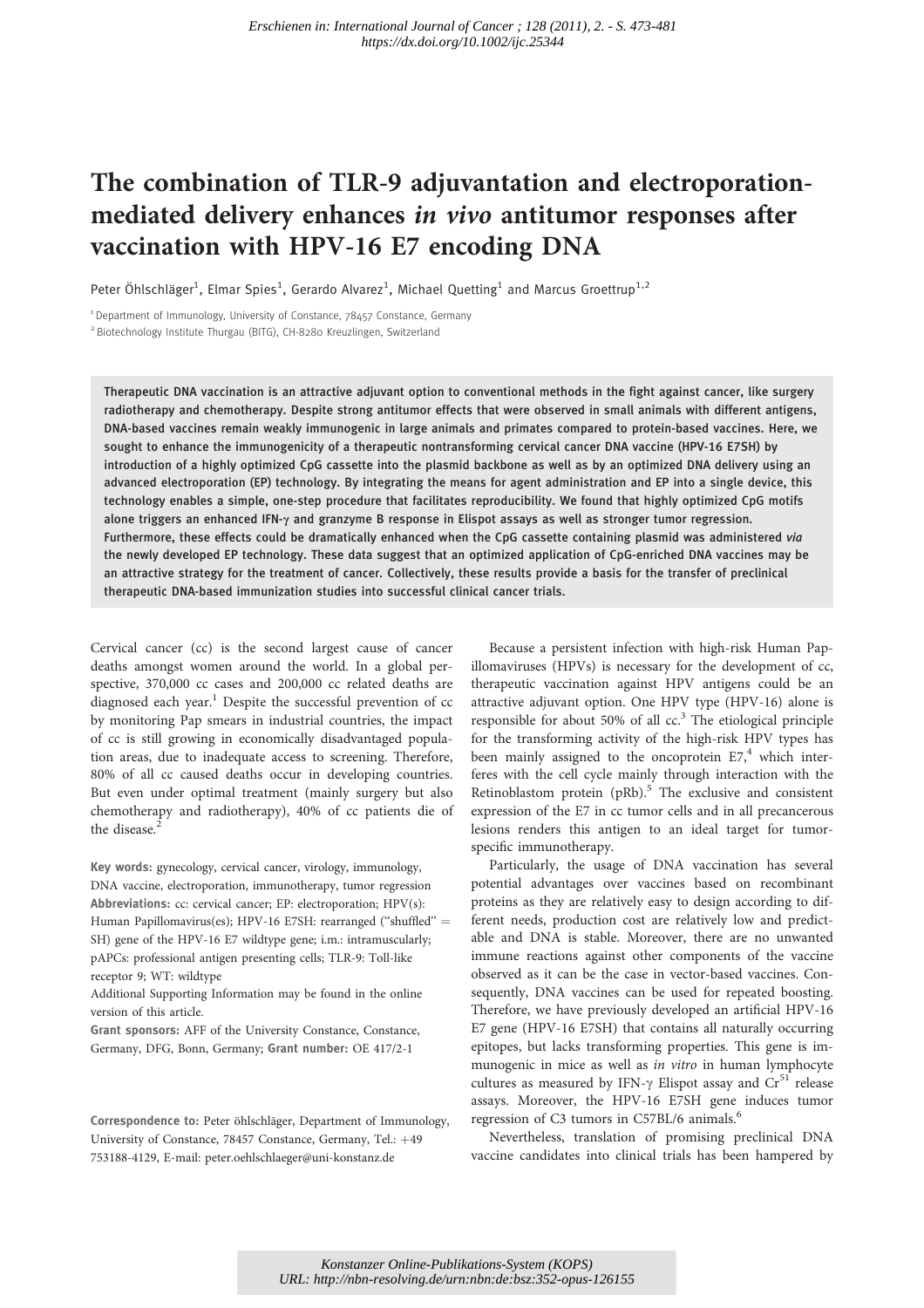the suboptimal immunogenicity of DNA-based vaccines when administered by conventional injection in larger ani $mals$ <sup>7</sup> nonhuman primates<sup>8</sup> and humans.<sup>9</sup> Therefore, strategies to enhance the immunogenicity of DNA vaccines are clearly needed and different approaches have been investigated.10–12

One attractive approach is the usage of unmethylated CpG motifs as ''danger molecules,'' which are recognized by the endosomal located Toll-like receptor 9 (TLR-9) resulting in the upregulation of costimulatory molecules on professional antigen presenting cells (pAPCs) and the induction of proinflammatory cytokines.13–15 Since a number of early studies suggested that these motifs contribute to plasmid immunogenicity $16,17$  and because they can be easily introduced into the plasmid backbone, they represent promising candidates for improving the immunogenicity of DNA vaccines.

Another attractive approach to enhance immunogenicity of therapeutic DNA vaccines is the electroporation (EP) based DNA transfer. EP implies the use of electrodes to apply at least one electric pulse subsequent to the injection of the antigen encoding plasmid. EP has been shown to improve the immune response by facilitating enhanced cellular uptake of the plasmid,<sup>18,19</sup> followed by enhanced magnitude and duration of protein expression in muscle cells.<sup>20</sup> Not all EP systems tested so far are simple to apply and some cause significant tissue damage.<sup>21</sup> The TriGrid<sup>TM</sup> delivery system of Ichors Medical Systems (San Diego, CA) functions through electrical stimulation of the target tissue in the context of intramuscular plasmid injection. By integrating the means for agent administration and EP into a single device the TriGrid device allows the procedure to be completed in a single application step while ensuring that the EP effect is induced consistently at the site of DNA administration.

In the current study we generated a kanamycin-selectable plasmid encoding for the HPV-16 E7SH antigen and containing a highly optimized CpG motif cassette in the backbone. We analyzed the potency of this plasmid to induce cytotoxic T lymphozytes (CTLs) and tumor regression in mice.

#### Material and Methods

## Generation of the immunization vector pPOE-CpG-E7SH

The HPV-16 E7SH gene was cloned via 5'HindIII and 3'XbaI into the pTHamp immunization vector.<sup>22</sup> The ampicillin resistance gene was exchanged by a kanamycin resistance gene: 500 ng of plasmid pTHamp-HPV-16 E7SH and 25  $\mu$ M oligonucleotides of each primers 5'-AATTGAATTCCTGTCA-GACCAAGTTTACTCATATATAC-3' (pTHamp\_EcoRI) and 5'-AATTGGATCCACTCTTCCTTTTTCAATATTATTG-3'

(pTHamp\_BamHI) were used to amplify the vector and to introduce flanking EcoRI and BamHI sites, respectively. For the PCR amplification of the kanamycin resistance gene and the introduction of flanking EcoRI and BamHI sites, 500 ng of plasmid pET24a and 25  $\mu$ M oligonucleotides of each primer (kana\_BamHI\_for) AATTGGATCCATGAGCCA-TATTCAACGG and (kana\_EcoRI\_rev) AATTGAATTCTTA-

GAAAAACTCATCGAGC were used, respectively. DNA was amplified by 5 min  $94^{\circ}$ C (1 cycle), [1 min  $94^{\circ}$ C, 30 sec 56 $^{\circ}$ C, 5 min 72°C (25 cycles)], 7 min 72°C (1 cycle). The resulting plasmid pTHkan-HPV-16 E7SH was analyzed by restriction analysis using EcoRI and BamHI restriction enzymes and was finally sequenced.

The synthetic and optimized CpG cassette was assembled from synthetic oligonucleotides by GENEART (Regensburg, Germany) (5'GGGGGGGGTCGTCGTTCTTCTTCGTCGTT CTTCTTCGTCGTTCTTCTTCGTCGTTCTTCBamHITTC GACGTTCTTCTTCGACGTTCTTCTTCGACGTTCTTCT TCGACGTTCTTCTGGGGGGGG 3', optimized CpG motifs for the murine system are in bold and underlined whereas the optimized CpG motifs for the human system are underlined only). The fragment was cloned into the plasmid pTHkan-HPV-16 E7SH via BclI restriction site resulting in the immunization vector pPOE-CpG-E7SH. The final construct was verified by sequencing.

#### DNA vaccination/EP

Female C57BL/6 mice (own breed) were kept under SPF isolation conditions and standard diet at the animal facilities of the University of Constance, Germany. TLR9 $^{-/-}$  mice (BL/6 background) were purchased from animal breeds Füllinsdorf, Swiss. Agarose-gel verified plasmids (>95% supercoiled) (QIAGEN EndoFree Plasmid Kit; preparations contained less than 0.1 endotoxin units / µg plasmid DNA as tested earlier by Limulus endotoxin assay) were applied to 6- to 8-weekold female mice into each musculus tibialis anterior (50 µl of plasmid DNA, 1 µg/µl in PBS). Ten to twelve days after vaccination animals were sacrificed and spleens were isolated. In case of EP, the electrode array of the EP unit (rodent model, Ichor Medical Systems, www.ichorms.com) that provides a 0.3 syringe with attached  $[1/2]''$  30G needle (BD UltraFine, 328431) was directed into the muscle and 4 sec post-DNA injection (50  $\mu$ l of plasmid DNA, 1  $\mu$ g/ $\mu$ l in PBS), the pulse generator was activated (0.4-sec duration, comprising pulses applied at 250 V/cm peak amplitude and 10% duty cycle).

## Cell lines and culture conditions

All cell lines used were of C57BL/6 origin  $(H2^b)$  haplotype). RMA cells<sup>23</sup> and RMA-E7 (HPV-16 E7 wildtype gene) transfectants 2F11<sup>24</sup> were cultured in RPMI 1640 supplemented with heat-inactivated 5% (v/v) fetal calf serum (FCS, Gibco, Eggenstein, Germany), 2 mM L-glutamine, penicillin (100 U/ ml) and streptomycin (100 µg/ml). Additionally, G418 (0.8 mg/ml) was added to RMA-E7 cultures to maintain E7 expression. C3 tumor cells derived from embryonic mouse cells transfected with the complete HPV-16 genome<sup>25</sup> were cultured in the same medium, supplemented with kanamycin (0.1 mg/ml).

Splenocytes were cultured in aMEM (Sigma, Deisenhofen, Germany) supplemented with 10% FCS, 0.1 mM ß-mercaptoethanol, 4 mM glutamine and antibiotics as above for the first 4–5 days after splenectomy. Subsequently, the spleen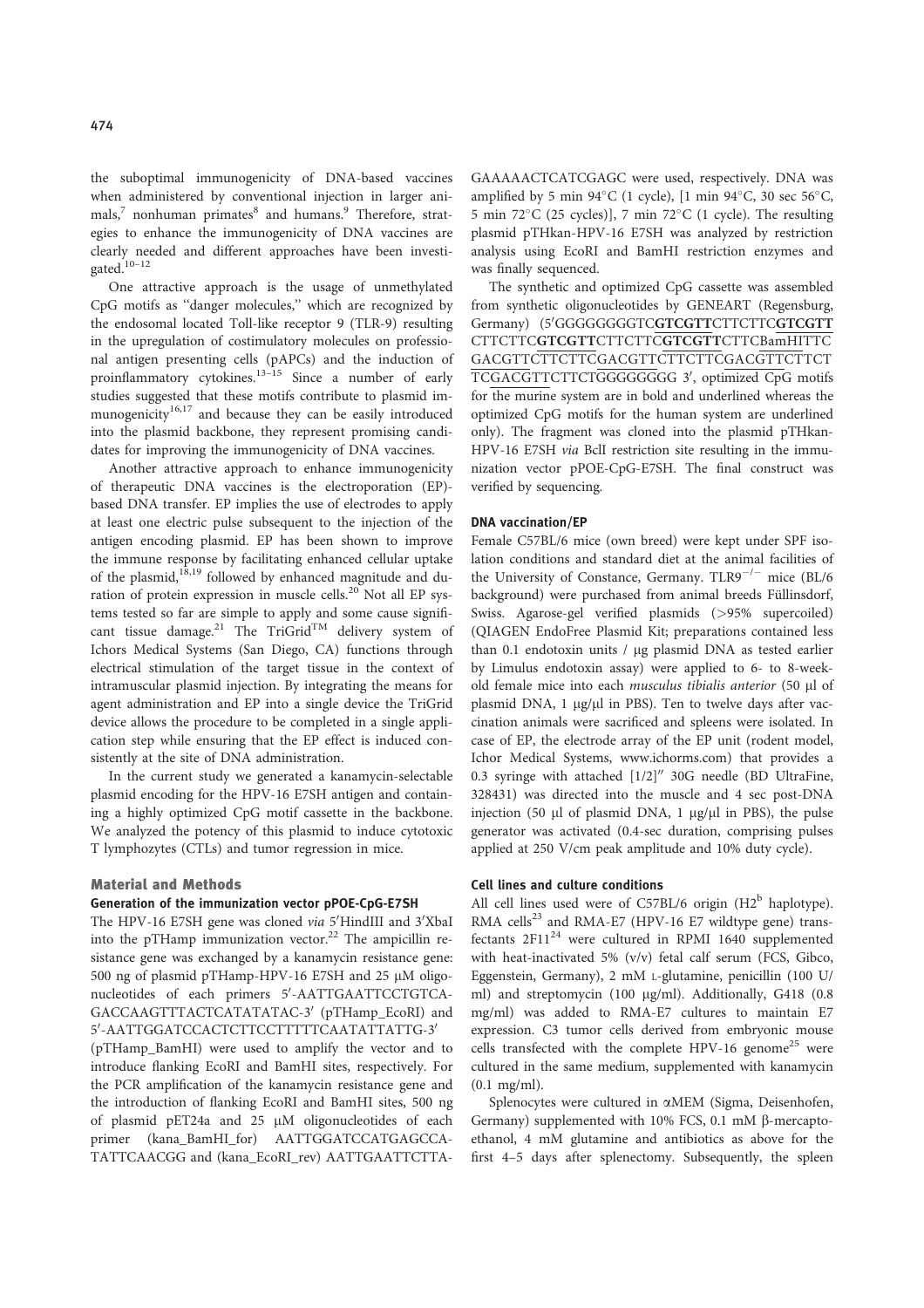cells were cultured in  $\alpha$ MEM+ supplemented with 2.5% supernatant of a concanavalin-A-induced rat spleen cell culture as a source of murine IL-2 and 25 mM methyl-a-mannopyranosid (Sigma).

# In vitro restimulation of murine CTL lines

Spleen cells  $(2 \times 10^7)$ , pretreated with ACT lysis buffer [17 mM Tris/HCl, 160 mM NH4Cl, pH 7.2] to deplete erythrocytes) were cocultured with  $2 \times 10^6$  irradiated (100 Gy) RMA (controls) or RMA-E7 cells in 25-cm<sup>2</sup> culture flasks. First in vitro restimulation was performed at the day of the spleen isolation and was repeated weekly up to 4 times. Five days after the first in vitro restimulation, the spleen cell cultures were distributed into 24-well plates (every single culture was titrated over 6 wells) using 2 ml of  $\alpha$ MEM+ medium per well. Beginning with the second in vitro restimulation additionally to the RMA/RMA-E7 cells  $(1 \times 10^5$  per well), irradiated (100 Gy) DC2.4 cells (kindly provided by Rock, K., University of Massachusetts Medical School Worcester, MA, USA) were added. Cultures were grown at 37°C and 7.5%  $CO<sub>2</sub>$  in a humidified incubator.

## IFN- $\gamma$ /granzyme B Elispot assays

Murine IFN- $\gamma$  Elispot assays were performed ex vivo and 5 or 6 days after each in vitro restimulation as described earlier.<sup>6</sup> The granzyme B Elispot assay was performed similarly to the IFN- $\gamma$  Elispot Assay. For this assay, the anti-mouse granzyme capture antibody (100 ng/well, AF1865; R&D Systems, Minneapolis, USA) and the biotinylated anti-mouse granzyme detection antibody (50 ng/well, BAF1865; R&D Systems) were used. Splenocytes were seeded in triplicates in 2-fold serial dilutions from 200,000 to 25,000 cells per well. One of the triplicates was left untreated (negative control), the second received 200 ng of pokeweed mitogen/well (Sigma) in  $2 \mu l$  of PBS (positive control), whereas the third received 0.2  $\mu$ mol of H2D<sup>b</sup>-restricted E7<sub>49-57</sub> peptide in 2  $\mu$ l of PBS/well (test sample). Spots of the negative control (untreated) were subtracted from the spot number in the corresponding test sample.

# 51Cr-release assays

The 51Cr-release assays were performed 5–6 days after an in vitro restimulation of murine spleen cells in parallel to the Elispot assays.  $\text{Na}_2^{\text{51}}\text{CrO}_4$   $(1 \times 10^4)$  labeled (0.05 mCi) target cells/well (RMA or RMA-E7) were incubated together with decreasing numbers of effector cells in 200 µl per well of a 96-well round bottom plate (Costar, Corning, USA) for 4 hr. Subsequently, 50 µl of supernatant was harvested from each well and the released radioactivity was measured in a Microbeta counter (Wallac, Turku, Finland). Specific lysis was calculated according to the formula: percent specific lysis  $=$   $[(cpm of the sample-spondaneous release) / (total$ release-spontaneous release) $\vert \times 100$ , where total release and spontaneous release are measured in counts per minute (cpm). Spontaneous chromium release was determined by

using <sup>51</sup>Cr-labeled target cells without effector cells, and total chromium release was determined by adding 2% Triton X-100 to lyse the labeled target cells. An animal was scored positive when the specific lysis of a specific target (RMA-E7 cells) was at least 20% above the lysis of the control (RMA cells).

#### Tumor regression studies

C57BL/6 mice received  $0.5 \times 10^6$  HPV-16 E7 expressing C3 (Feltkamp, 1993) cells in 100 µl of PBS subcutaneously in the right shaved flank (needles:  $20G 1[1/2]$ <sup>"</sup> BD Microlance 3). When small tumors were palpable in all animals (Days 6– 16), the first DNA-injection (recombinant or control plasmid) was applied intramuscularly (i.m.) in both musculus tibialis anterior. The boost-vaccination was performed 10–14 days later. In case of EP, the procedure was as indicated above. Tumor sizes were measured with a caliper and were determined every 2–4 days until mice had to be sacrificed (tumor size of  $400 \text{ mm}^2$  or when tumors were bleeding). Tumor sizes of the mice within a group were calculated as arithmetic means with standard error of the means. In the tumor regression experiments an individual was counted as "regressor," when the tumor area at the endpoint of each experiment was within the "0-25  $mm<sup>2</sup>$ " field. All operations on live animals were performed under Isoflurane anesthesia (CuraMed Pharma, Karlsruhe, Germany). The institutional review board approved the study.

#### Statistical analysis

Differences of means between experimental and control group were considered statistically significant when  $p$  was <0.05 by unpaired Student's t-test.

# Results

The aim of this study was to enhance the cellular immune response of a therapeutic DNA vaccine directed against cc. In this study, an artificial HPV-16 E7 gene (HPV-16 E7SH) was used for which an induction of E7-wildtype specific CTLs and tumor regression were already shown in mice.<sup>6</sup> Since the extrapolation of DNA vaccine candidates from rodent models to larger animals and humans has typically been associated with a reduction in immunogenicity, we aimed to boost the antitumor effect of this DNA vaccine. For this purpose, we combined the introduction of a highly optimized CpG cassette into the plasmid backbone and an EPbased DNA delivery using an advanced EP system suitable to support eventual clinical evaluation of the HPV-16 E7SH gene.

# Generation of a kanamycin-selectable plasmid vector containing an optimized CpG cassette

Because of the concerns associated with the use of ampicillin selected plasmid-DNA in humans, we exchanged this gene for kanamycin resistance gene that is already used in clinical trials (http://clinicaltrials.gov/). In Elispot assays (IFN- $\gamma$ ,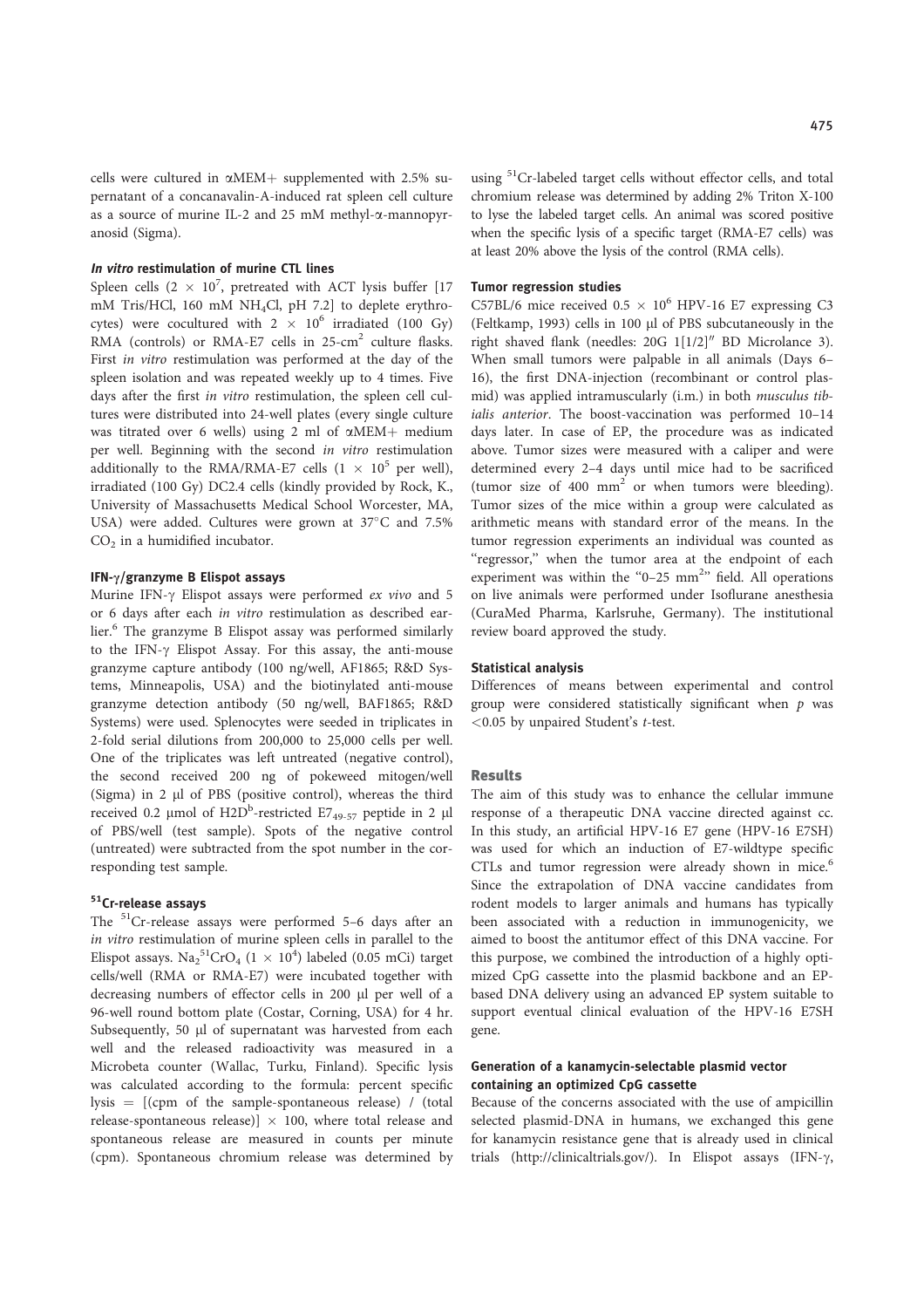granzyme B) and tumor regression experiments, we have shown that the exchange of the antibiotic resistance gene does not affect the cytotoxic T lymphocyte response or tumor regression (data not shown).

Previous studies have demonstrated that translation of promising preclinical DNA vaccine candidates into clinical trials led to rather disappointing results due to the very modest immunogenicity of the plasmids in larger animals and humans.<sup>7–9</sup> The addition of adjuvants represents an important approach for improving the immunogenicity of cancer vaccines.<sup>11</sup> In numerous tumor vaccination approaches, CpG elements increased T-cell responses to a variety of tumorassociated antigens.26,27 The number and composition of unmethylated CpG motifs within the plasmid backbone are shown to be critical to induce killer cells, to secrete IFN- $\gamma^{28}$ and to stimulate pAPCs to induce Th1-cytokines.<sup>13-15</sup> We have composed a CpG cassette consisting of four 5' GTCGTT 3' motifs and four 5'GACGTT 3'motifs for which an optimal activation in mice and in humans were shown.29–  $31$  We have introduced a 5' TpC dinucleotide and a pyrimidine-rich region on the 3'end, respectively, as an immune stimulatory effect of both arrangements has been shown.<sup>30</sup> Moreover, we have flanked the CpG cassette by a poly G sequence because immunostimulatory effects were described that are distinct from CpG-mediated effects.<sup>32</sup> The CpG cassette was inserted into the backbone leading to the HPV-16 E7SH gene encoding immunization vector pPOE-CpG-E7SH.

# Improvement of the cellular immune response and inhibition of the tumor growth by the introduction of a highly optimized CpG-containing cassette

We wanted to know if the CpG-enriched plasmid (pTHkan-E7SH plus optimized CpG cassette in the backbone, designated as pPOE-CpG-E7SH) induces enhanced cellular immune responses compared to its counterpart pTHkan-E7SH. For this purpose, we immunized mice  $(n = 4$  per group) i.m. either with pPOE-CpG-E7SH or pTHkan-E7SH (100 lg per animal), respectively. Control animals received the respective vector devoid of the encoded antigen (pTHkan or pPOE-CpG). Again, 10–12 days after the immunization the animals were sacrificed and Elispot assays were performed for IFN- $\gamma$  and granzyme B. Consistent with the previous finding, immunization with the pTHkan-E7SH construct induced an antigen-specific cellular response (24  $\pm$  3 IFN- $\gamma$  and 18  $\pm$  4 granzyme B secreting cells per 1  $\times$  10<sup>4</sup> splenocytes). Importantly, the magnitude of the CTL response could be significantly enhanced by administration of the CpG-enriched plasmid pPOE-CpG-E7SH (38  $\pm$  4 IFN- $\gamma$ ) and 46  $\pm$  8 granzyme B secreting cells per 1  $\times$  10<sup>4</sup> splenocytes) (p-values:  $0.03$  for IFN- $\gamma$  and  $0.02$  for granzyme B). Empty vectors revealed comparable background levels (see Table 1, Supporting Information Tables 1 and 2).

In consequence, we wanted to know if the increased cytokine production observed with the CpG-enriched vector correlates with an improved therapeutic response against estab-

Table 1. Elispot responses after DNA immunization

| pTHkan-E7SH vs.<br>pPOE-mCpG-E7SH | Secreting cells/1 $\times$ 10 <sup>4</sup> |             |
|-----------------------------------|--------------------------------------------|-------------|
| (Experiment I)                    | IFN- $\gamma$                              | Granzyme B  |
| pTHkan                            | $2 \pm 0.6$                                | $2 \pm 0.5$ |
| pPOE-CpG                          | $4 \pm 2$                                  | $5 \pm 2$   |
| pTHkan-E7SH                       | $24 \pm 3$                                 | $18 \pm 4$  |
| pPOE-CpG-E7SH                     | $38 \pm 4$                                 | $46 \pm 8$  |

Four mice per group were immunized i.m. with 100  $\mu$ g empty vectors (pTHkan or pPOE-CpG) or with E7SH-encoding vectors (pTHkan-E7SH or  $p$ POE-CpG-E7SH). Given is the mean no. of IFN- $\gamma$  and granzyme B secreting cells  $/ 1 \times 10^4$  splenocytes  $\pm$  SEM after one *in vitro* restimulation. One representative of 3 experiments performed is shown. The results of the second and third experiment are given in Supporting Information Tables 1 and 2.

lished tumors. Therefore, groups of 10 animals were vaccinated with the respective plasmids (pPOE-CpG-E7SH vs. pTHkan-E7SH) as soon as previously transplanted C3 tumors became palpable (Day 0, means of the tumor sizes: 5-8 mm<sup>2</sup>) and a boost-immunization was given 12-15 days after the prime. It was necessary to end the regression experiment at Day 45 when the tumor size of the first animals of the control group (empty vectors pTHkan and pPOE-CpG) reached 400 mm<sup>2</sup> (358  $\pm$  17 mm<sup>2</sup> and 329  $\pm$  21 mm<sup>2</sup>, respectively). At this time point, 2 complete tumor regressors (absence of palpable tumor) were found in the pPOE-CpG-E7SH (48  $\pm$  9 mm<sup>2</sup>) but none in the pTHkan-E7SH group (79  $\pm$  11 mm<sup>2</sup>) (Fig. 1, Supporting Information Fig. 1). The therapeutic effect of the CpG-enriched plasmid was significantly enhanced (p-value: 0.04). Collectively, these data suggest that a plasmid enriched by optimized CpG motifs can induce enhanced cellular immune responses as measured by IFN- $\gamma$  and granzyme B Elispot assays and, more importantly, stronger tumor regression.

# Electroporation-based transfer of the E7SH gene further improves cellular immune responses and antitumor responses

In the past, EP has been shown to facilitate increased plasmid uptake through the cytoplasma membrane resulting in an enhanced immune response.<sup>18,19</sup> Problematically, most of the already used EP systems are not simple to apply and are not suited to generate reproducible results. Indeed, one of the main challenges for efficient EP in larger animals and humans is to consistently assure a correct match between the electric field and the injected DNA. In this study, we utilize an integrated EP system providing the ''colocalization'' of DNA injecting needle and electrodes that may be a more clinically relevant alternative. In this experiment, we immunized 4 mice per group in 3 independently performed settings (total:  $n = 12/\text{group}$ , 100 ug/plasmid/animal) with or without EP using Ichor's TriGrid EP delivery system. Because the CpG-enriched vector was superior over the pTHkan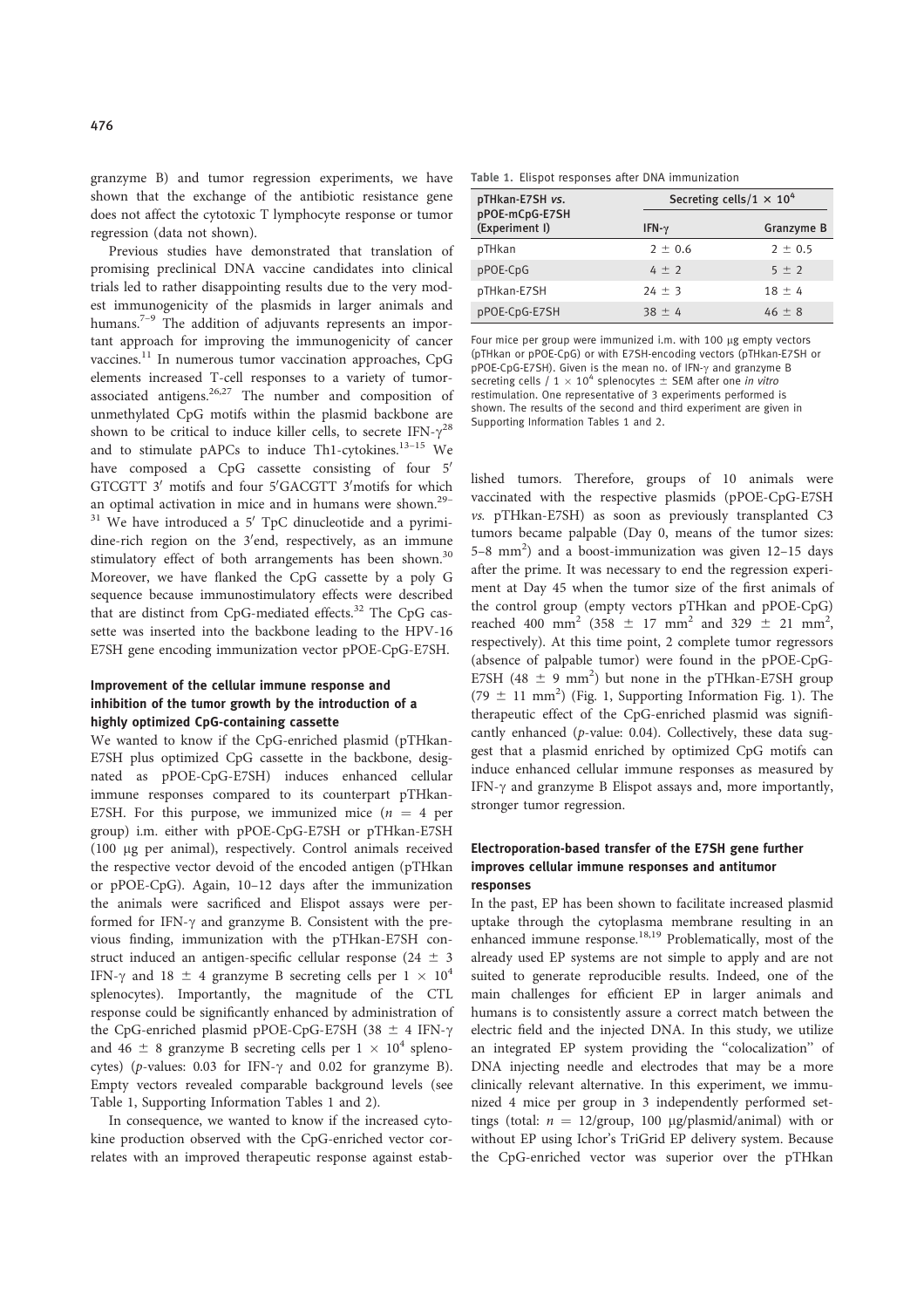

Figure 1. Growth of C3 tumors in mice after immunization with HPV-16 E7SH encoding vectors pTHkan vs. pPOE-CpG. Mice  $(n =$ 10/group) received tumor cells and were immunized with DNA (empty vector, E7SH encoding vector plasmids pTHkan or pPOE-CpG) when the tumors were clearly palpable and surface tumor sizes were measured over time. Data give the average tumor sizes  $\pm$  S.E.M. at Day 45 when the experiment was terminated. One representative of two tumor regression experiments is shown. The results of the second experiment are given in Supporting Information Fig. 1.

plasmid, we decided to use only the pPOE-CpG plasmid in this part of the study. Interestingly, we observed a slightly enhanced background when the empty vector pPOE-CpG was administered via EP. In IFN- $\gamma$  Elispot assays, EP-treated animals displayed 12  $\pm$  4 secreting cells (vs.-EP: 6  $\pm$  2, p-value: 0.2) and  $9 \pm 4$  (vs.  $4 \pm 2$ , p-value: 0.3) in granzyme B Elispot assays. Importantly, we found a markedly increased CTL response of pPOE-CpG-E7SH electroporated mice in comparison to nonelectroporated animals for IFN- $\gamma$  secretion (-EP: 28  $\pm$  7, +EP: 281  $\pm$  24 IFN- $\gamma$  secreting cells per 1  $\times$  10<sup>4</sup> splenocytes, respectively) and for granzyme B (-EP:  $26 \pm 8$ , +EP: 254  $\pm$  18 granzyme B secreting cells per  $1 \times 10^4$  splenocytes, respectively, Table 2, Supporting Information Tables 3 and 4) (*p*-value for IFN- $\gamma$  and granzyme B: < 0.0001, respectively).

To clarify if there is a correlation between IFN- $\gamma$  secretion, granzyme B secretion and specific cell lysis after EP, we also performed <sup>51</sup>Cr-release assays. After one round of in vitro restimulation, all pPOE-CpG-E7SH-treated animals displayed an E7WT-specific lysis of RMA-E7 target cells (Fig. 2, Supporting Information Fig. 2). The strongest specific lysis of E7-expressing cells was observed in the electroporated group (78%  $\pm$  8%), whereas the same plasmid injected without EP induced a specific lysis up to 28%  $\pm$  6% (p-value: 0.002). The splenocytes of the control animals (empty vector) did not show any E7-specific lysis, demonstrating that E7-specific priming was induced in vivo.

Next, we wanted to know if the observed enhanced cellular immune response after vaccination with the CpG- Table 2. Ex vivo Elispot responses after DNA immunization

| $pPOE-mCpG-E7SH \pm$<br>electroporation<br>(Experiment I) | IFN- $\gamma$ | Secreting cells/1 $\times$ 10 <sup>4</sup><br>Granzyme B |
|-----------------------------------------------------------|---------------|----------------------------------------------------------|
| pPOE-CpG                                                  | $6 \pm 2$     | $4 \pm 2$                                                |
| $pPOE-CpG + EP$                                           | $12 \pm 4$    | $9 + 4$                                                  |
| pPOE-CpG-E7SH                                             | $28 \pm 7$    | $26 \pm 8$                                               |
| $pPOE-CpG-E7SH + EP$                                      | $281 \pm 24$  | $254 \pm 18$                                             |

Animals were immunized i.m. with 50 µg empty vector (pPOE-CpG) or with E7SH-encoding vector (pPOE-CpG-E7SH) in each musculus tibialis anterior either with or without electroporation  $(n = 4/\text{group})$ . Given is the mean no. of IFN- $\gamma$  and granzyme B secreting cells / 1  $\times$  10<sup>4</sup> splenocytes  $\pm$  SEM. One representative of 3 experiments performed is shown. The results of the second and third experiment are given in Supporting Information Tables 3 and 4.

enriched plasmid is abrogated in TLR9 $^{-/-}$  mice. In 2 independently performed immunization experiments, we electroporated TLR9 knock out and wildtype animals with the antigen expressing pPOE vector  $(n = 4/\text{group})$ . The increased cellular immune response was abrogated in the knock out animals as measured in IFN- $\gamma$  and granzyme B Elispot assays ex vivo. In the wildtype animals, we detected  $247 \pm 17$  IFN- $\gamma$  secreting cells per 1  $\times$  10<sup>4</sup> splenocytes whereas only 64  $\pm$ 8 spots were counted in the  $TLR9^{-/-}$  group (p-value: 0.0001). A similar observation was made in the granzyme B Elispot assay (251  $\pm$  21 *vs.* 47  $\pm$  10, *p*-value: 0.0001) (Table 3, Supporting Information Table 5). This outcome suggests that under the conditions used in this study, the CpG cassette within the pPOE backbone contributes to the immunogenicity of the pPOE-mCpG-E7SH DNA vaccine.

A comparable effect was observed when therapeutic immunizations in the C3 tumor model were performed (prime-boost, Days 0, 12–15). Although the control animals (pPOE-CpG  $\pm$  EP) after 48 days developed similar tumor sizes of 244  $\pm$  14 mm<sup>2</sup> (-EP) and 233  $\pm$  21 mm<sup>2</sup> (+EP), pPOE-CpG-E7SH-treated mice displayed strong control of the tumor growth. One out of ten animals of the pPOE-CpG-E7SH -EP collective underwent complete regression (44  $\pm$  18 mm<sup>2</sup>). Interestingly, the tumor size was moderately reduced when the pTHkan-E7SH plasmid was administered by EP (88  $\pm$  8 *vs.* 57  $\pm$  12 mm<sup>2</sup>, *p*-value: 0.05). But the therapeutic effect was dramatically enhanced when the pPOE-CpG-E7SH vector was used in combination with EP (7 complete regressors,  $4 \pm 3$  mm<sup>2</sup>, p-value: 0.04) (Fig. 3, Supporting Information Fig. 3). The experiment was performed twice with very similar results. From this set of experiments we conclude that EP using the Ichor's TriGrid EP delivery system leads to a significantly improved cellular immune response and a commensurate increase in antitumor response.

Together, these experiments imply that the combination of a CpG-enriched vector combined with an optimized application regime significantly enhances the CTL responses as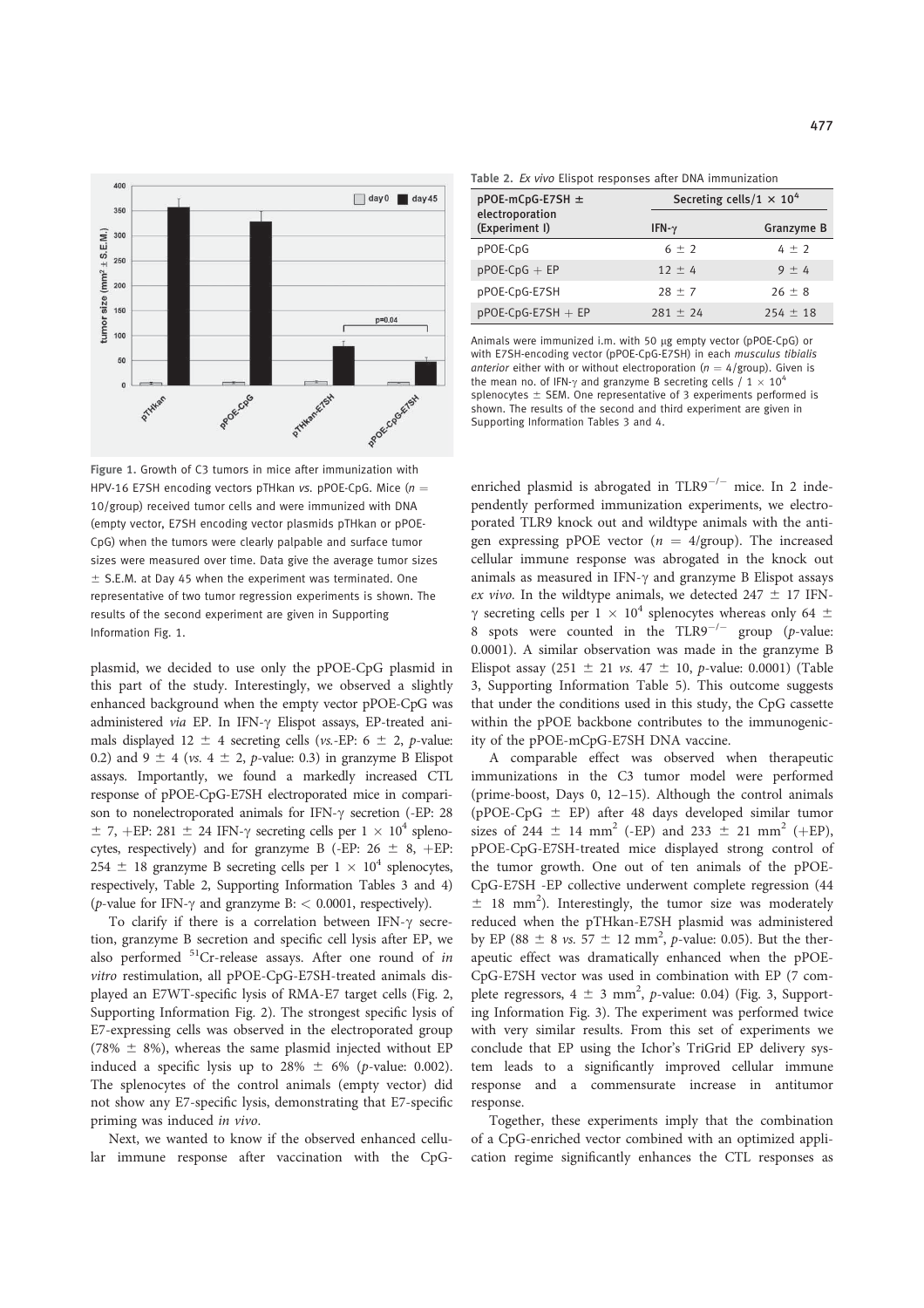

Figure 2. CTL activity against wildtype HPV-16 E7. Animals were treated with empty vector (pPOE) or with E7SH-encoding plasmid (E7SH)  $\pm$ EP and splenocytes were tested by  $51Cr$ -release assays after one round of *in vitro* restimulation for lysis of syngeneic parental RMA (diamonds) or E7-wildtype expressing RMA-E7 transfectants (triangles). Data give the mean  $\pm$  S.E.M. of the indicated group (n = 4), respectively. One representative of two experiments performed is shown. The results of the second experiment are given in Supporting Information Fig. 2.

measured in vitro by IFN- $\gamma$  and granzyme B Elispot and  $51$ Cr-release assays and demonstrated in vivo in tumor regression experiments.

# **Discussion**

In the present study, we have demonstrated to the best of our knowledge for the first time that the introduction of a highly optimized CpG cassette into the backbone of an immunization vector in combination with EP-mediated delivery improves synergistically the cellular immune responses and the tumor response of a DNA vaccine directed against HPV-16 induced cc, tremendously.

To day, a number of clinical trials based on immunization with plasmid DNA have been performed. In general, DNA-based vaccines offer important advantages compared to protein- or peptide-based vaccines, for example, the production process is much less expensive and DNA does not need a cold chain due to its stability. Moreover, there are no unwanted immune reactions against other components of the vaccine as it is observed in case of vector-based vaccines; thus DNA vaccines can be used for repeated boosting. Clinical trials have demonstrated a favorable safety profile of DNA vaccines<sup>9,33</sup> but, at the same time, DNA-based vaccines have demonstrated suboptimal immunogenicity, especially when extrapolated for use in large animals and primates.7–9 Because of these circumstances, multiple approaches have been investigated with the aim of enhancing the immunogenicity of DNA-based vaccines.<sup>10-12</sup> The inability to reliably recapitulate the results obtained in rodent models in the clinical setting clearly demonstrates the need for improvements of the vaccine as well as the delivery technology.

One promising approach for enhancing the immunogenicity of DNA-based vaccines is the combination with adjuvants, like CpG containing DNA. Bacterial DNA contains unmethylated phosphodiester-linked cytosine and guanine (CpG) motifs capable of activating the innate and adaptive immune system that is mediated by binding to the TLR9 of pAPCs.<sup>13-</sup> <sup>15</sup> Because of the fact that unmethylated CpG elements are much less common in vertebrates than in bacteria, they act as a danger signal for the immune system during bacterial infections.<sup>34</sup> Binding of CpG motifs to TLR9 induces an activation of transcription factors resulting finally in the upregulation of the expression of cyokines and chemokines.<sup>26,35</sup> Because the TLR9 molecule differs remarkably between different organisms, diverse CpG/TLR9 interactions are known. For example, for the murine system optimal CpG motifs are flanked by two  $5'$  purines and two  $3'$  pyrimidines (5'GACGTT3') whereas 5'GTCGTT3' motifs are reported to be superior in the human system.<sup>29–31</sup> In the past, CpG-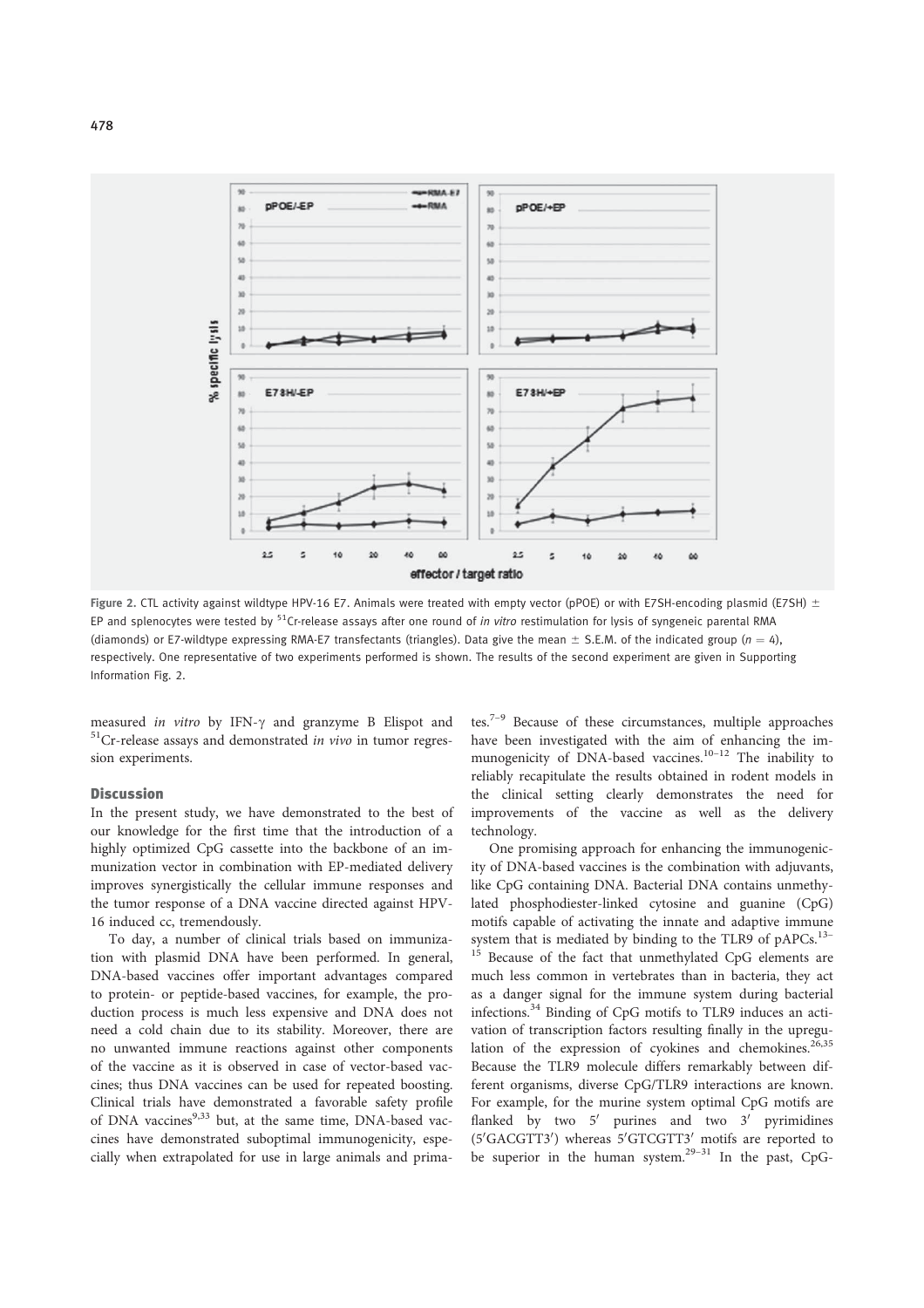Table 3. Ex vivo Elispot responses after electroporation in  $TLR9^{-/-}$ mice

|                                           | Secreting cells/1 $\times$ 10 <sup>4</sup> |              |
|-------------------------------------------|--------------------------------------------|--------------|
| WT vs. TLR9 <sup>-/-</sup> (Experiment I) | IFN- $\gamma$                              | Granzyme B   |
| WT/pPOE-CpG                               | $9 \pm 3$                                  | $11 \pm 2$   |
| WT/pPOE-mCpG-E7SH                         | $247 \pm 17$                               | $201 \pm 21$ |
| $TLR9^{-/-}/pPOE-CpG$                     | $3 \pm 1$                                  | $4 \pm 2$    |
| TLR9 <sup>-/-</sup> /pPOE-mCpG-E7SH       | $64 \pm 8$                                 | $47 \pm 10$  |

Animals were immunized i.m. with 50 µg empty vector (pPOE-CpG) or with E7SH-encoding vector (pPOE-CpG-E7SH) in each *musculus tibialis*<br>*anterior* either in wildtype (WT) or TLR9<sup>–/–</sup> mice (*n = 4*/group). Given is the mean no. of IFN- $\gamma$  and granzyme B secreting cells  $/ 1 \times 10^4$ splenocytes  $\pm$  SEM. One representative of 2 experiments performed is shown. The results of the second experiment are given in Supporting Information Table 5. The state of the state of the Figure 3. Growth of C3 tumors in mice after immunization with

containing DNA was widely used with success as adjuvant displaying enhanced cellular as well as humoral immune responses<sup>26</sup> (Klinman, 2004) and, moreover, CpG motifs were already used in clinical trials against numerous tumors (http://clinicaltrials. gov/ct2/show/NCT00254904? Term= NCT00254904&rank=1). For this study we have designed a CpG cassette consisting of 4 optimized murine and human CpG motifs, respectively. We have flanked each motif by 1 TpC dinucleotide on the  $5'$  end and a pyrimidine-rich region on the 3' end due to the finding of Hartmann et al. of an immunostimulatory effect. Effects on the immune system were also described for poly G sequences, $32$  which we have added to both flanks of the CpG cassette. Here, we were able to demonstrate improved CTL and tumor responses of the CpG-enriched plasmid in direct comparison to its naïve counterpart. Because the plasmid contains murine as well as human optimized CpG motifs, the vector could be transferred without changes into a clinical trial of phase I against cc. This is possible due to the exchange of the ampicillin against the kanamycin resistance gene in the pPOE vector. Indeed, it is not feasible to inject ampicillin-selected plasmid-DNA in humans, due to the relatively common  $\beta$ -lactam-antibiotic allergy (small residues of the antibiotic will remain in the preparation).<sup>36</sup> Moreover,  $\beta$ -lactam-antibiotics are commonly used in humans—after vaccination the ampicillin resistance gene could be transferred to other bacteria, resulting in the insensitivity of these bacteria against this important antibiotic group.<sup>36</sup>

Probably, the major hurdle for DNA vaccines is the uptake through the plasma membrane after its injection into the muscle tissue. In vivo EP was shown in the past to be a very potent method for increasing the immunogenicity of DNA-based vaccines by enhancing the intracellular uptake in targeted tissue regions. This effect is achieved by electrical fields, resulting in a transient increase in membrane permeability in cells of the target tissue. The improvement of the cellular and the humoral immune system has been shown mostly in smaller animals and for tumor systems,<sup>37,38</sup> but



HPV-16 E7SH encoding vectors pTHkan vs pPOE-CpG with or without electroporation. Mice  $(n = 10/\text{group})$  received tumor cells and were immunized with DNA (empty vector, E7SH encoding vector plasmids pTHkan vs. pPOE-CpG  $\pm$  electroporation) when the tumors were clearly palpable and surface tumor sizes were measured over time. Data give the average tumor sizes  $\pm$  S.E.M. at Day 48 when the experiment was terminated. One representative of two tumor regression experiments is shown. The results of the second experiment are given in Supporting Information Fig. 3.

also in the nonhuman primate model.<sup>39</sup> Up to now, different EP technologies have been used—mostly with success—for in vivo DNA delivery during the past decade, but transfer into the clinic has been hampered by the lack of procedures suitable for widespread clinical application. To facilitate eventual clinical translation of this work, in this study we have utilized the rodent version of an EP technology, which is now in clinical testing with multiple DNA vaccine candidates (see www.clinicaltrials.gov#NCT00545987and#NCT00471133). In IFN- $\gamma$  and granzyme B Elispot assays, we were able to detect about 10-fold increase in the magnitude of response following EP-based DNA delivery and in *in vitro* cytotoxicity assays we found a 2.6-fold enhancement in CTL response in electroporated mice. More importantly, in tumor regression experiments we detect a 10-fold decrease in tumor burden in EP-treated animals that was associated with a higher number of complete tumor regressors (7 animals vs. 1 animal). Probably, the use of EP was a substantial factor in the success of our preclinical study. In our experience, the integration of the electrodes and syringe into a single device characteristic of the TriGrid EP device provided a simple and effective method for procedure application. This device format facilitated consistent application by assuring the correct match between the electrical field and the injected DNA in a user independent fashion. In contrast to user controlled devices that may be susceptible changes in administration conditions, this approach reduces concerns that negative results are due to the inconsistency of the delivery method. In addition, the reduced time and complexity associated with an integrated,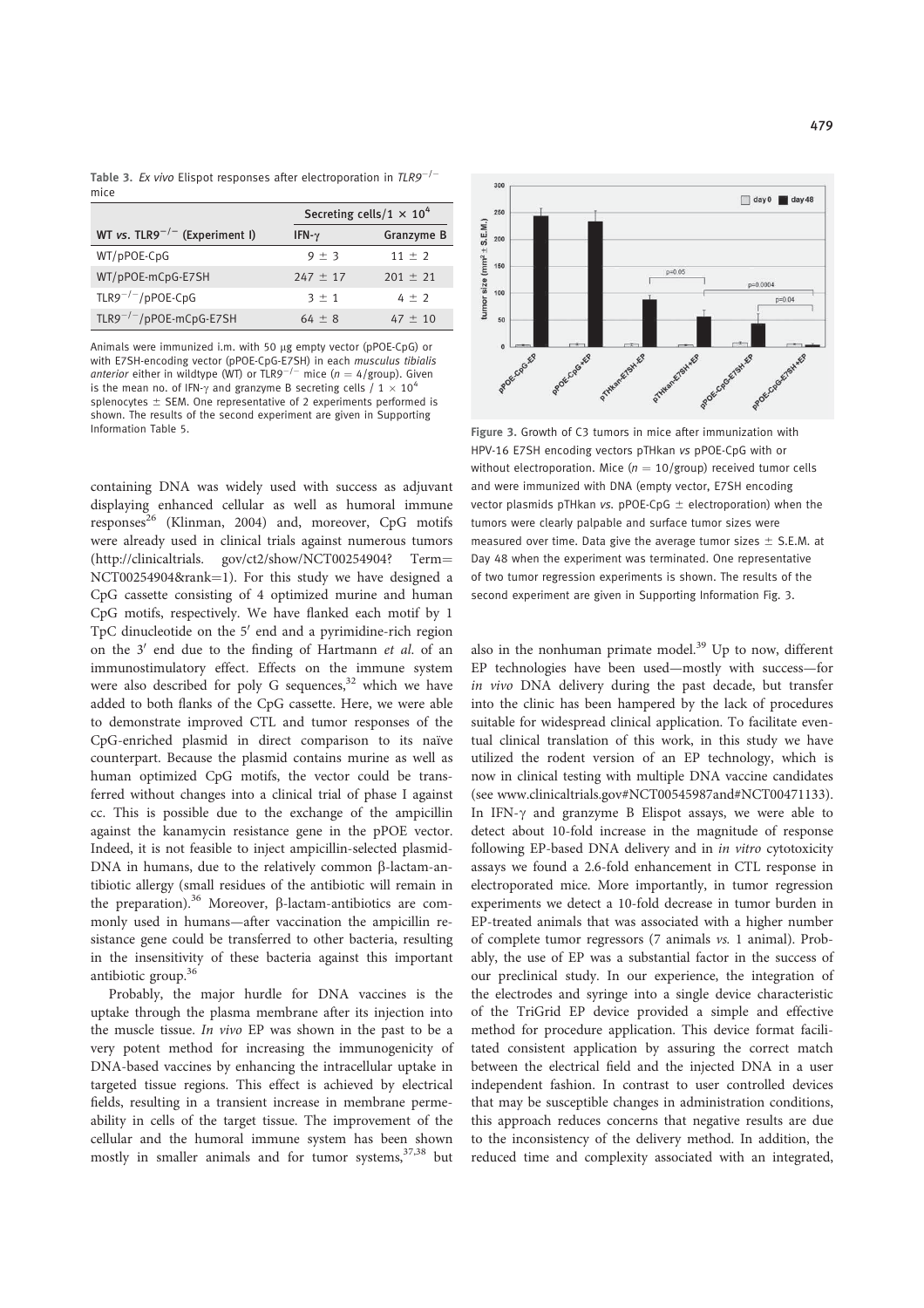single step EP application is likely to be more favorable for both subject and operator in the clinical setting.

Interestingly, it is believed that EP leads to a transient increase in membrane permeability resulting in an enhanced DNA uptake into the cytoplasm. On the other hand, an accumulation of CpG DNA and TLR9 in the endosomes is necessary for triggering the TLR9 pathway. In the present study, we have not investigated if EP allows an endosomal entry of plasmid DNA probably by a transient membrane permeability of this organelle. Another possibility is that only one part of the plasmid molecules is transferred by EP from the extracellular to the intracellular space by a transient increase of the cytoplasm membrane permeability. In this setting, remaining plasmid molecules could enter the cells by the ''conventional'' endosomal pathway and interact with TLR9. These scenarios are not unlikely, but at the same time in the last few years other intracellular DNA binding receptors (''DNA sensors'') were described (for overview, see Ref. 40). Currently, it could not be excluded that at least one of these receptors is additionally involved in a CpG associated activation pathway. This hypothesis would be supported by the finding of Spies et al. that TLR9 knock out mice surprisingly do respond unaltered to plasmid DNA vaccination, indicating that  $T$  cell priming is  $TLR9$  independent.<sup>41</sup> But it should be mentioned that in this study a non-CpG enriched backbone was used, thus providing an only very limited and probably less effective number of CpG motifs. Here, we found contrary to this study that the CpG-enriched pPOE immunization vec-

tor induces an enhanced cellular immune response compared to its nonenriched counterpart in wildtype animals that is abrogated in TLR knock out mice. This finding suggests that under the conditions used in the present study the TLR9 is responsible for the improved immune responses. That CpG motifs act via TLR9 is also supported by the observation of Tudor et al. that TLR9-deficient mice were able to induce a cellular immune response after DNA vaccination, which is lower than in wildtype animals.<sup>42</sup> They concluded that TLR9 signaling enhances CpG effects on antigen-specific immune responses.

In conclusion, our findings provide a rational basis for the development of an effective DNA-based delivery approach. The combination of a highly optimized immunization vector and clinical stage EP technology used in this study may be a route to overcome DNA vaccine limitations and may have important implications for designing DNA vaccine strategies to treat cancer as well as infectious diseases. By enhancing the potency of the vaccine candidate, this combination of technologies may also improve the magnitude and consistency of response as it is extrapolated for application in larger species. Further preclinical studies could also support a reduction in the dose and frequency of administration necessary to achieve target levels of immune response.

#### Acknowledgements

The authors thank Ichor Medical Systems (San Diego, California, USA, http://www.ichorms.com/) for providing the EP.

# References

- 1. Pisani S, Gallinelli C, Seganti L, Lukic A, Nobili F, Vetrano G, Imperi M, Degener AM, Chiarini F. Detection of viral and bacterial infections in women with normal and abnormal colposcopy. Eur J Gynaecol Oncol 1999;20:69–73.
- 2. Gatta G, Lasota MB, Verdecchia A. Survival of European women with gynaecological tumours, during the period 1978–1989. EUROCARE Working Group. Eur J Cancer 1998;34(14 Spec No): 2218–25.
- 3. Bosch FX, Manos MM, Munoz N, Sherman M, Jansen AM, Peto J, Schiffman MH, Moreno V, Kurman R, Shah KV. Prevalence of human papillomavirus in cervical cancer: a worldwide perspective. International biological study on cervical cancer (IBSCC) Study Group. J Natl Cancer Inst 1995;87:796–802.
- 4. Dyson N, Howley PM, Munger K, Harlow E. The human papilloma virus-16 E7 oncoprotein is able to bind to the retinoblastoma gene product. Science 1989; 243:934–7.
- 5. Munger K, Scheffner M, Huibregtse JM, Howley PM. Interactions of HPV E6 and E7 oncoproteins with tumour suppressor

gene products. Cancer Surv 1992;12: 197–217.

- 6. Ohlschlager P, Pes M, Osen W, Durst M, Schneider A, Gissmann L, Kaufmann AM. An improved rearranged Human Papillomavirus Type 16 E7 DNA vaccine candidate (HPV-16 E7SH) induces an E7 wildtype-specific T cell response. Vaccine 2006;24:2880–93.
- 7. Babiuk LA, van Drunen Littel-van den H, Babiuk SL. Immunization of animals: from DNA to the dinner plate. Vet Immunol Immunopathol 1999;72:189–202.
- Egan MA, Charini WA, Kuroda MJ, Schmitz JE, Racz P, Tenner-Racz K Manson K, Wyand M, Lifton MA, Nickerson CE, Fu T, Shiver JW, et al. Simian immunodeficiency virus (SIV) gag DNA-vaccinated rhesus monkeys develop secondary cytotoxic T-lymphocyte responses and control viral replication after pathogenic SIV infection. J Virol 2000;74: 7485–95.
- 9. Wang R, Doolan DL, Le TP, Hedstrom RC, Coonan KM, Charoenvit Y, Jones TR, Hobart P, Margalith M, Ng J, Weiss WR, Sedegah M, et al. Induction of antigenspecific cytotoxic T lymphocytes in

humans by a malaria DNA vaccine. Science 1998;282:476–80.

- 10. Calarota SA, Weiner DB. Enhancement of human immunodeficiency virus type 1- DNA vaccine potency through incorporation of T-helper 1 molecular adjuvants. Immunol Rev 2004;199:84–99.
- 11. Jechlinger W. Optimization and delivery of plasmid DNA for vaccination. Expert Rev Vaccines 2006;5:803–25.
- 12. Tsen SW, Paik AH, Hung CF, Wu TC. Enhancing DNA vaccine potency by modifying the properties of antigenpresenting cells. Expert Rev Vaccines 2007; 6:227–39.
- 13. Klinman DM, Yi AK, Beaucage SL, Conover J, Krieg AM. CpG motifs present in bacteria DNA rapidly induce lymphocytes to secrete interleukin 6, interleukin 12, and interferon  $\gamma$ . Proc Natl Acad Sci USA 1996;93:2879–83.
- 14. Jakob T, Walker PS, Krieg AM, Udey MC, Vogel JC. Activation of cutaneous dendritic cells by CpG-containing oligodeoxynucleotides: a role for dendritic cells in the augmentation of Th1 responses by immunostimulatory DNA. J Immunol 1998;161:3042–9.